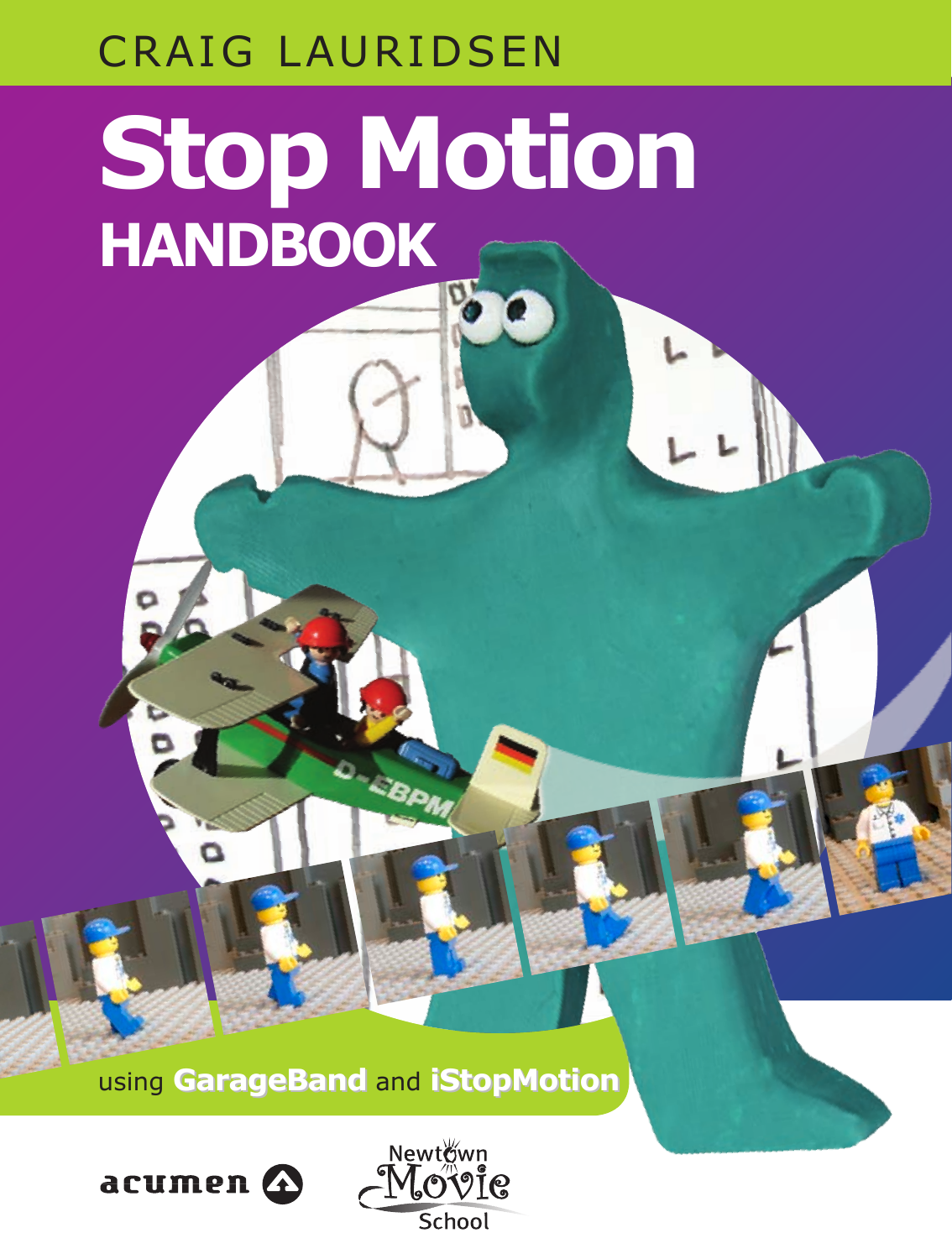

This book contains comprehensive information about a wide range of topics relating to making stop motion movies. When used in a classroom, teachers can easily derive lesson plans for curriculum activities. The following pages outline some possible lesson plans.

- 1 Write a 3-act story which develops a premise
- 2 Write a story into a script
- 3 Write the script for a 30 second TV advertisement
- 4 Create a plasticine character
- 5 Create a scene set in scale
- 6 Record a soundtrack in GarageBand
- 7 Record stop motion pictures in iStopMotion
- 8 Animate a Lego character to walk
- 9 Animate a character to talk
- 10 Dramatise an action sequence
- 11 Develop an interactive whiteboard illustration
- 12 Time lapse
- 13 Add a title and credits in iMovie

Most lessons can be undertaken in groups of up to three students.

Each lesson plan contains:

- A list of required prerequisites, equipment and resources
- Time allowance. Increasing the time will allow students to focus on quality improvement
- References to relevant pages in this book
- Suggested areas for assessment.

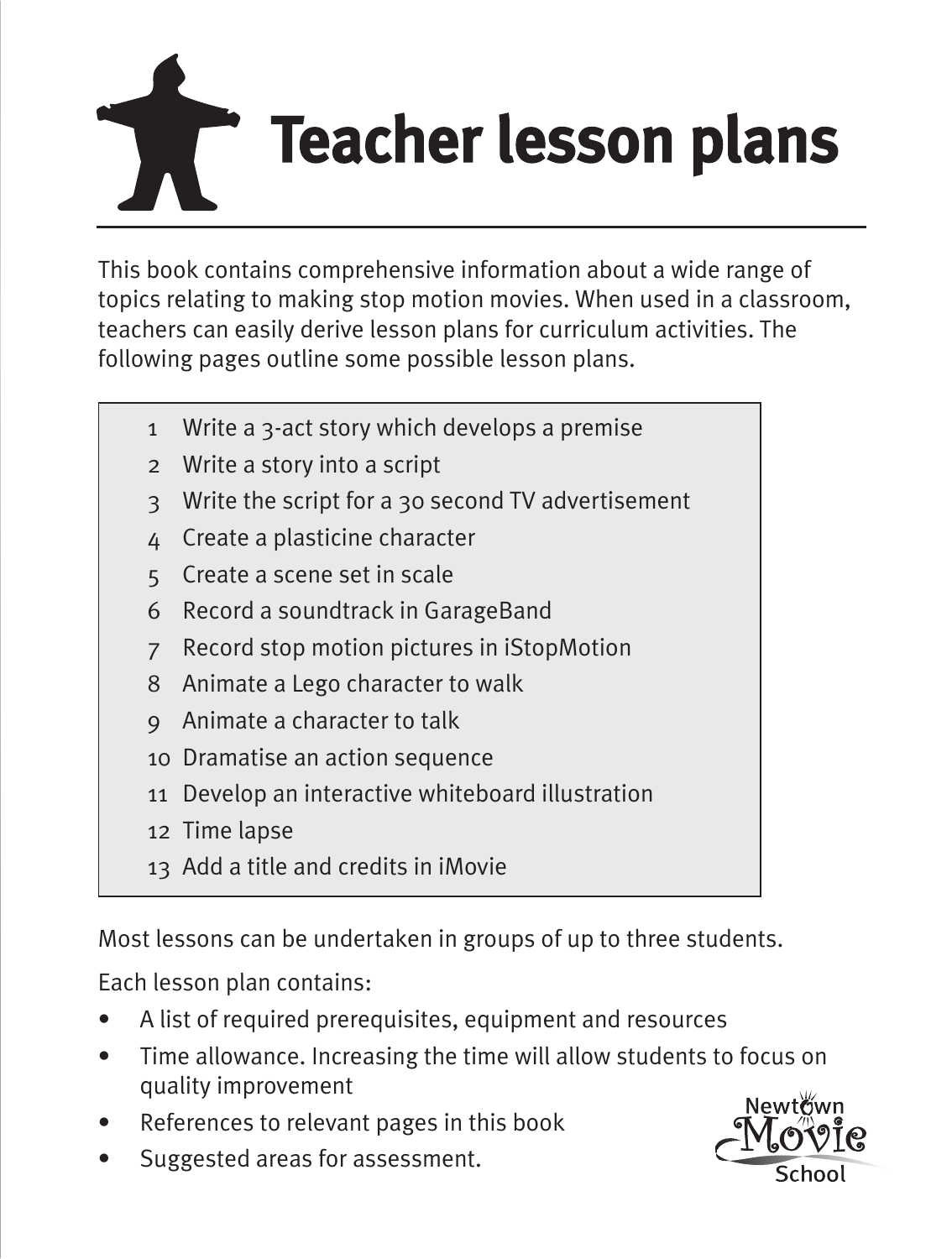

#### **Learning area:** *English narrative development*

Requires paper, pen and a copy of table on page 23\*.

Allow 60 minutes.

#### **Lesson plan reference**

- Page 18; Whole group discussion on the importance of a story
- Page 19, step 1; Working individually, or in groups of up to three, write a premise
- Page 21, step 2; Brainstorm questions which develop the premise
- Page 22; Write the story in three acts. Hand out copies of the story outline table on page 23\*. Students need to write at least one sentence for each of the seven prompts.

#### **Key things to assess**

- Originality of premise
- At least one sentence for each of the seven prompts in the story outline
- Logical idea development.

\*You can download an A4 copy of the story outline at *www.acumen.net.nz/images/NMSStoryOutline.pdf*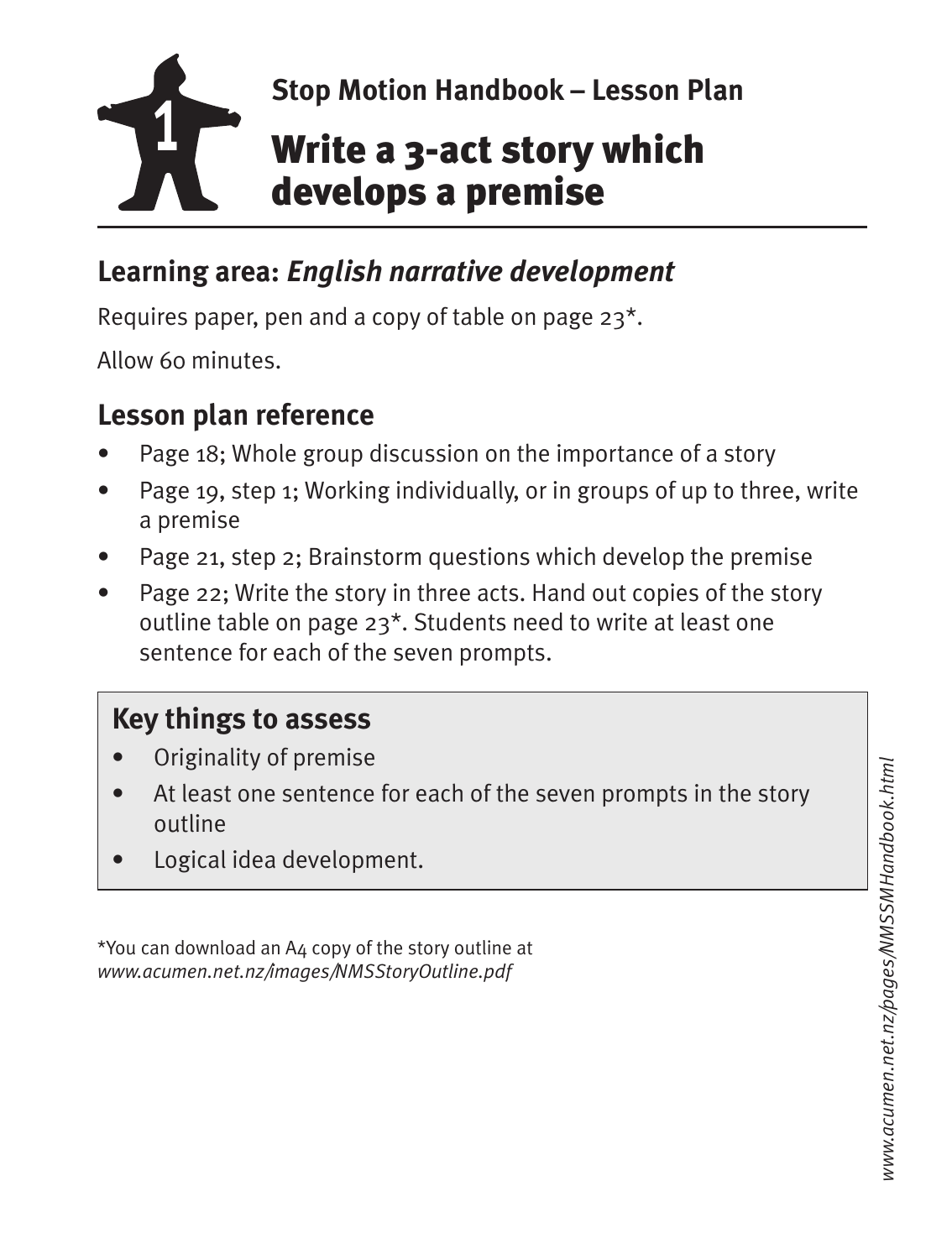

#### **Learning area:** *English narrative development*

Requires completed story outline from Lesson 1, paper and pen.

Allow 60 minutes for a one minute movie. Adjust for longer movies.

#### **Lesson plan reference**

- Page 22, step 4; Take the 3-act story outline developed in Lesson 1 and write the story into a script. Students need to determine the characters, locations, actions and lines of dialogue to support dramatising the story
- Guide students on script parameters, for example:
	- include at least three characters with speaking lines
	- no more than 2 locations (this will simplify artwork requirements)
	- movie duration (this will determine the length of the script. A one minute movie should have 8-16 lines and fill about half a page. A five minute movie could fill 2-3 typed pages).
- Page 22, step 5; Add scene descriptions and labels (this is an optional step for formatting longer scripts).

- Accuracy of interpretation of story outline from lesson 1
- Character development
- Meets stated script parameters.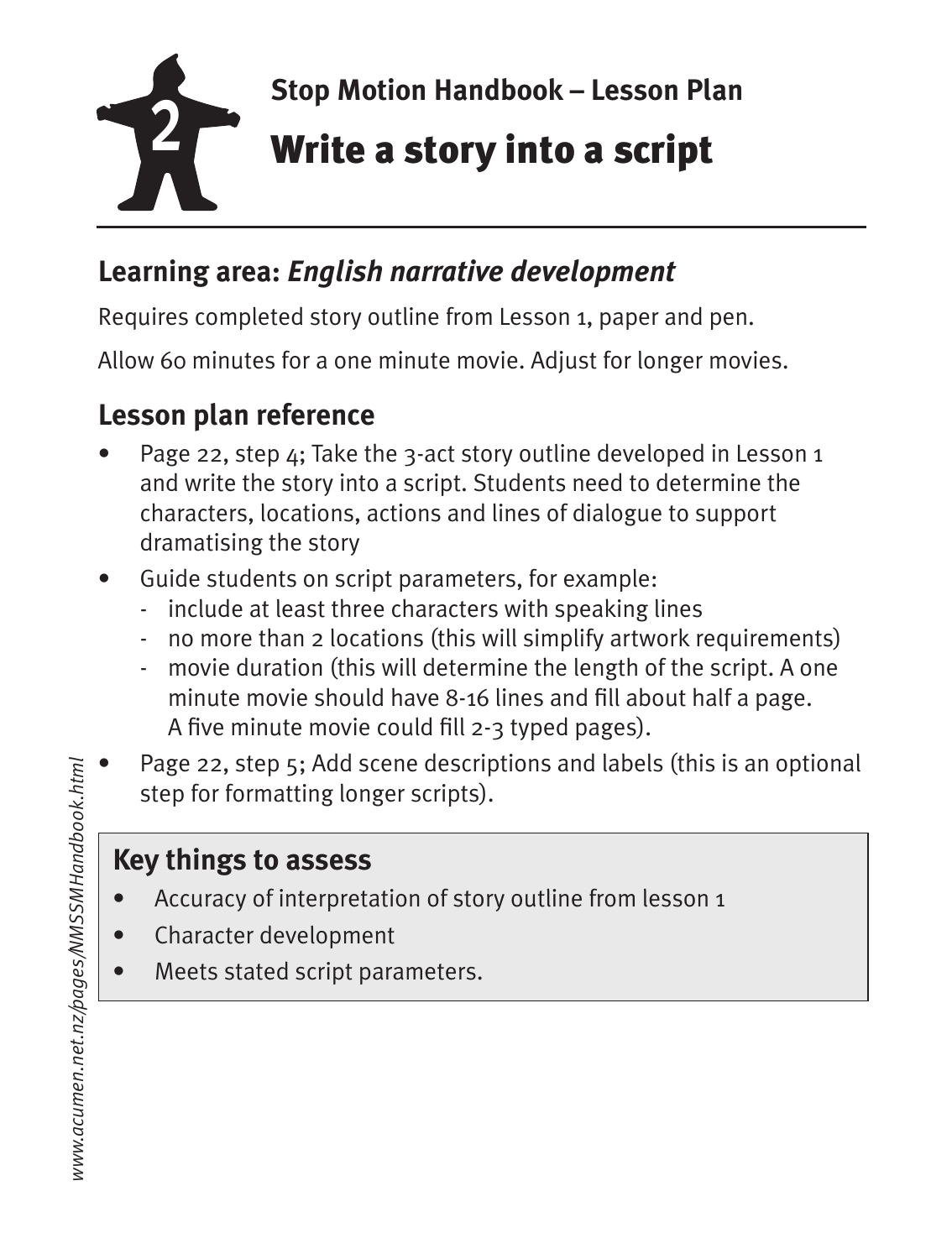

### **Learning areas:** *English, Arts, Social Science*

This is an alternative exercise to develop a script. It requires writing that is both clear and brief.

Requires paper and pen.

Allow 60 minutes. Full completion of the stop motion advertisement (Lessons 3 to 7) could be achieved in around  $\Delta$  hours (thirty seconds of stop motion using 12 pictures per second is only 360 pictures). Titles and credits, if any, can be added to the end of the batch, not after each advert.

### **Lesson plan reference**

- Group discussion on TV advertising
- Page 28, steps 1 to 4; Guide students on product or service parameters, such as:
	- something to promote healthier lifestyle
	- something to make you richer/save money.

The goal of most advertising is to convince someone of their need to buy a product or service. It can be a fun and challenging task to advertise something that no one wants, such as cobwebs, cat pee, dirty socks, traffic jams, teachers.

For presentation, use iMovie to edit together all class advertisements into a 'commercial break' as they would appear on TV.

- Suitability of product or service for stated guideline
- Persuasiveness of proposed benefits
- Realistic and practical artwork requirements
- Script can be read in less than 30 seconds.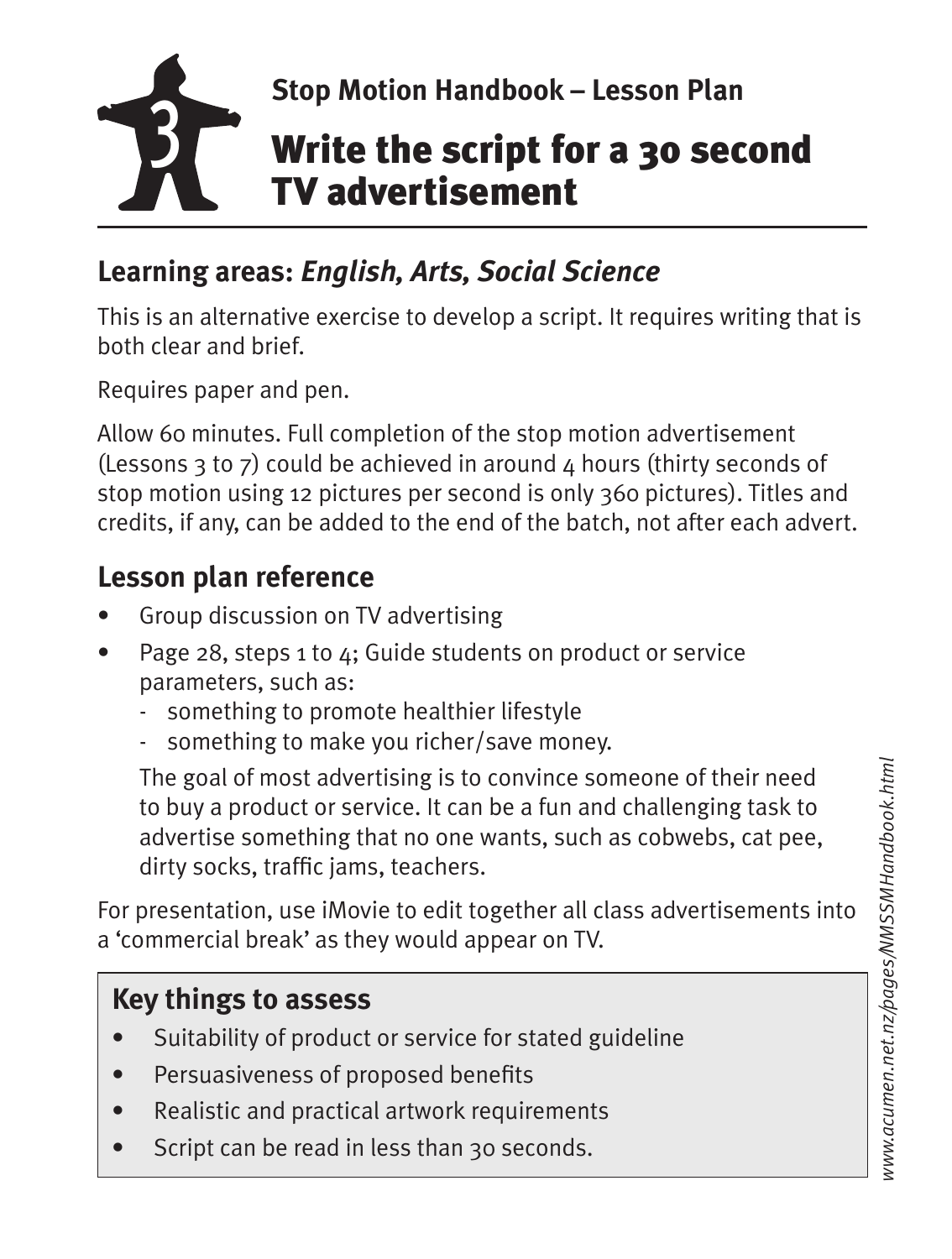

#### **Learning area:** *Arts*

Requires art working space, wire, plasticine, beads, modelling tools (see pages 64-65). Students may need supervision with use of bonding agent for armature.

Allow 60 minutes.

#### **Lesson plan reference**

• Page 65; Make an armature for a character and then mold it with Plasticine. The character should be able to stand balanced and have some limb movement (see also examples and tips on pages 66-68).

- Solid construction and ability for some limb movement
- Ability of character to stand balanced
- Good use of colour, detail and overall presentation.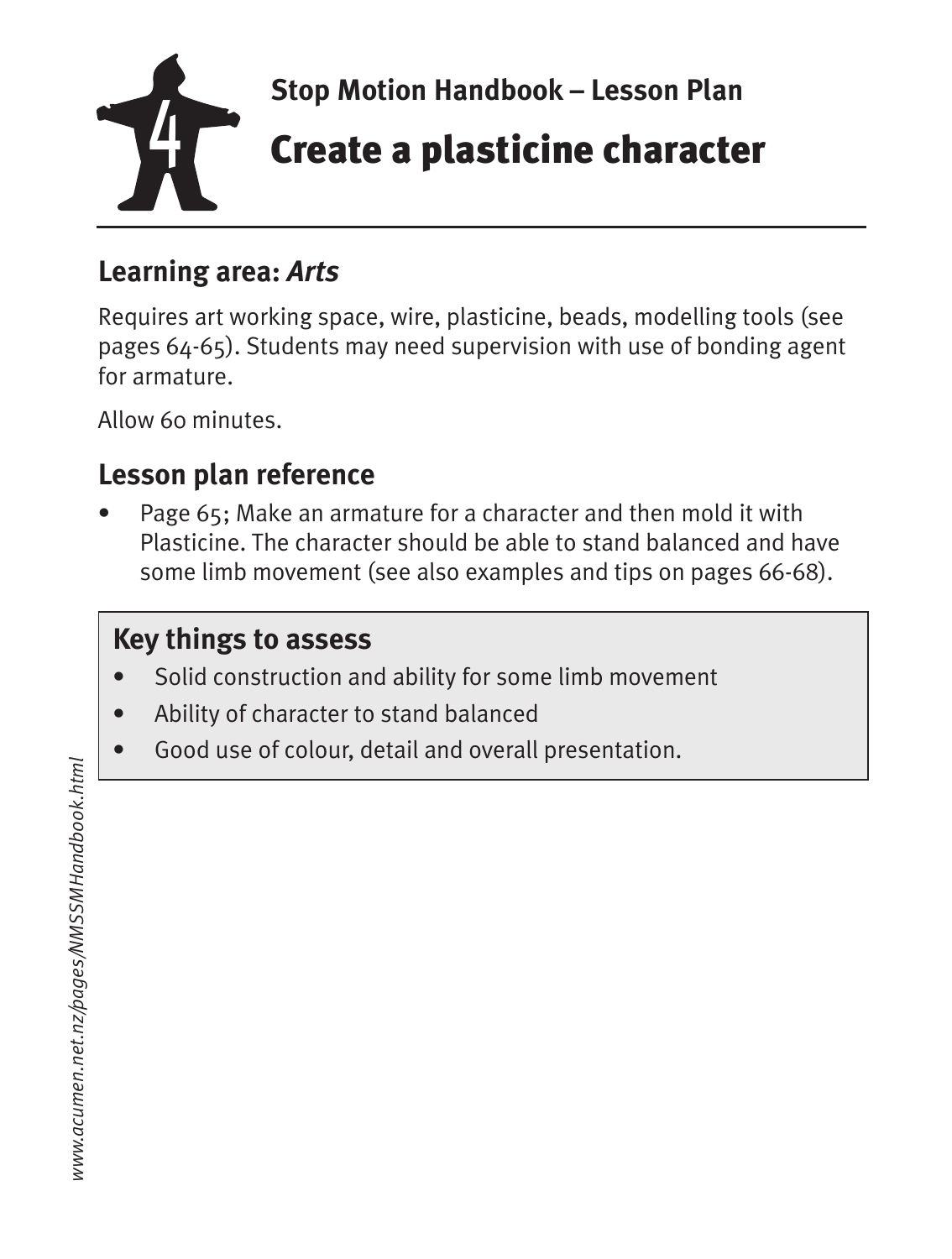

#### **Learning areas:** *Arts, Maths*

Requires art working space, art materials and access to camera, tripod and stage. Younger students may require supervision with scissors for cutting cardboard.

This exercise assumes that characters (Lego, Plasticine or other) for the stop motion movie have been created.

Allow 60 minutes.

#### **Lesson plan reference**

- Pages 70; Temporarily set up stage and camera. Look through camera and mark the maximum height, projected character head height and horizon area on background
- Pages 71-76; Create the artwork for background and props in the same scale as the character.

#### **Key things to assess**

- Appropriate size and proportion of background detail when viewed through camera
- Appropriate scale between characters, props and background
- Good use of colour, detail and overall presentation.

*www.acumen.net.nz/pages/NMSSMHandbook.html*www.acumen.net.nz/pages/NMSSMHandbook.htm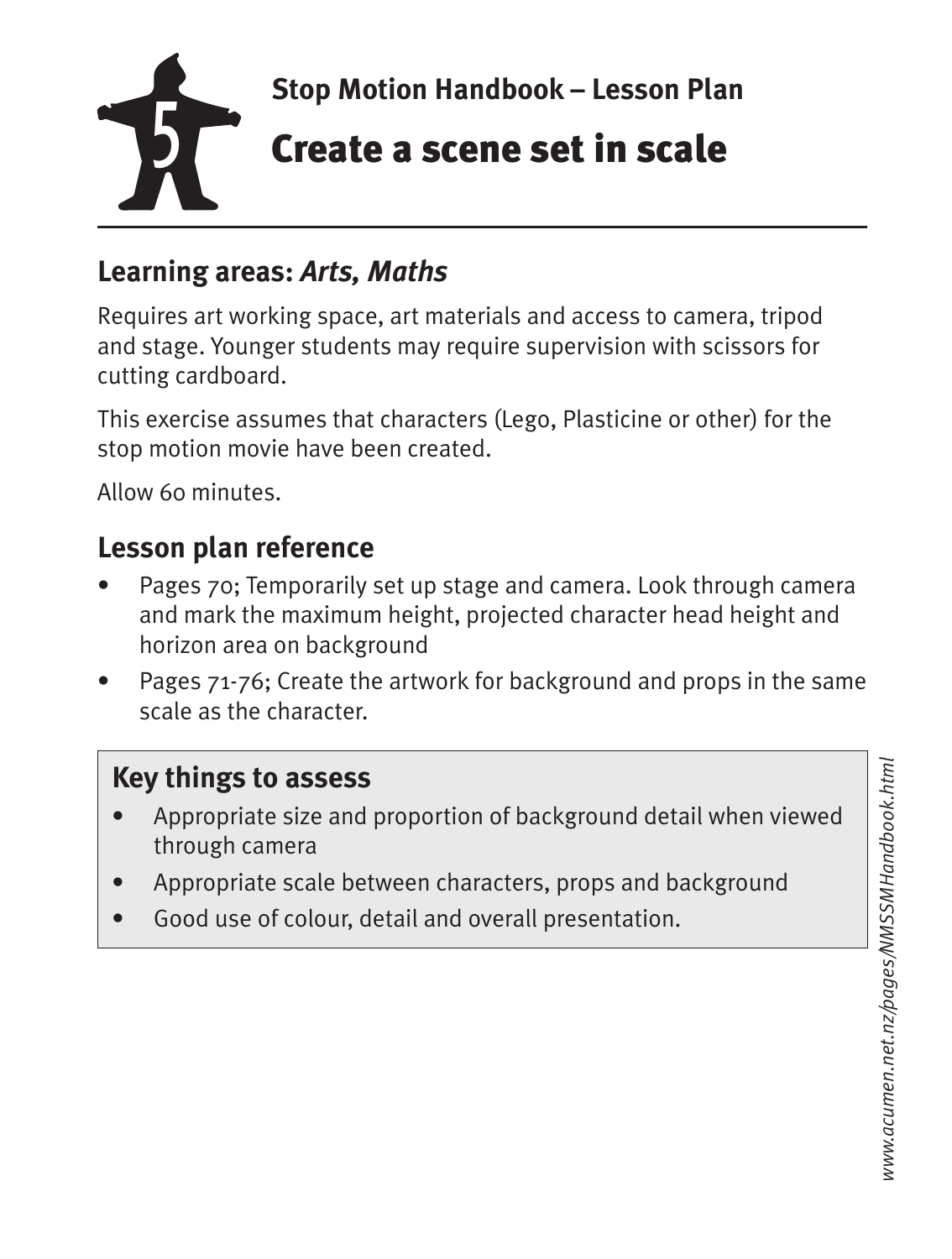

#### **Learning areas:** *Computer skills, Arts, Music*

This activity can be achieved with students in the group taking turns to record the voices of each other, or with a helper to operate GarageBand, so all students in group can focus on their voice role.

Requires a recording space (see pages 58-60), microphone and computer with GarageBand (see pages 32-34). Students with musical ability could use USB keyboard or guitar.

Advanced students can be assessed to set up recording location with the criteria on pages 58-60.

Allow 1-2 hours to complete 1 minute soundtrack. Adjust for longer soundtracks, those which make significant use of sound effects or require music composition.

### **Lesson plan reference**

- Group discussion on general topic of music copyright and specific guidelines for use of music in soundtrack (see page 30)
- Page 32; Group discussion on questions at top of page
- Page 38-40, steps 1 to 6; with reference, as required, to pages 35-60.

- Clarity of speech
- Appropriate tone and passion of voices
- Appropriate selection of music and sound effects
- No use of music without copyright clearance
- Minimal unwanted and background noises.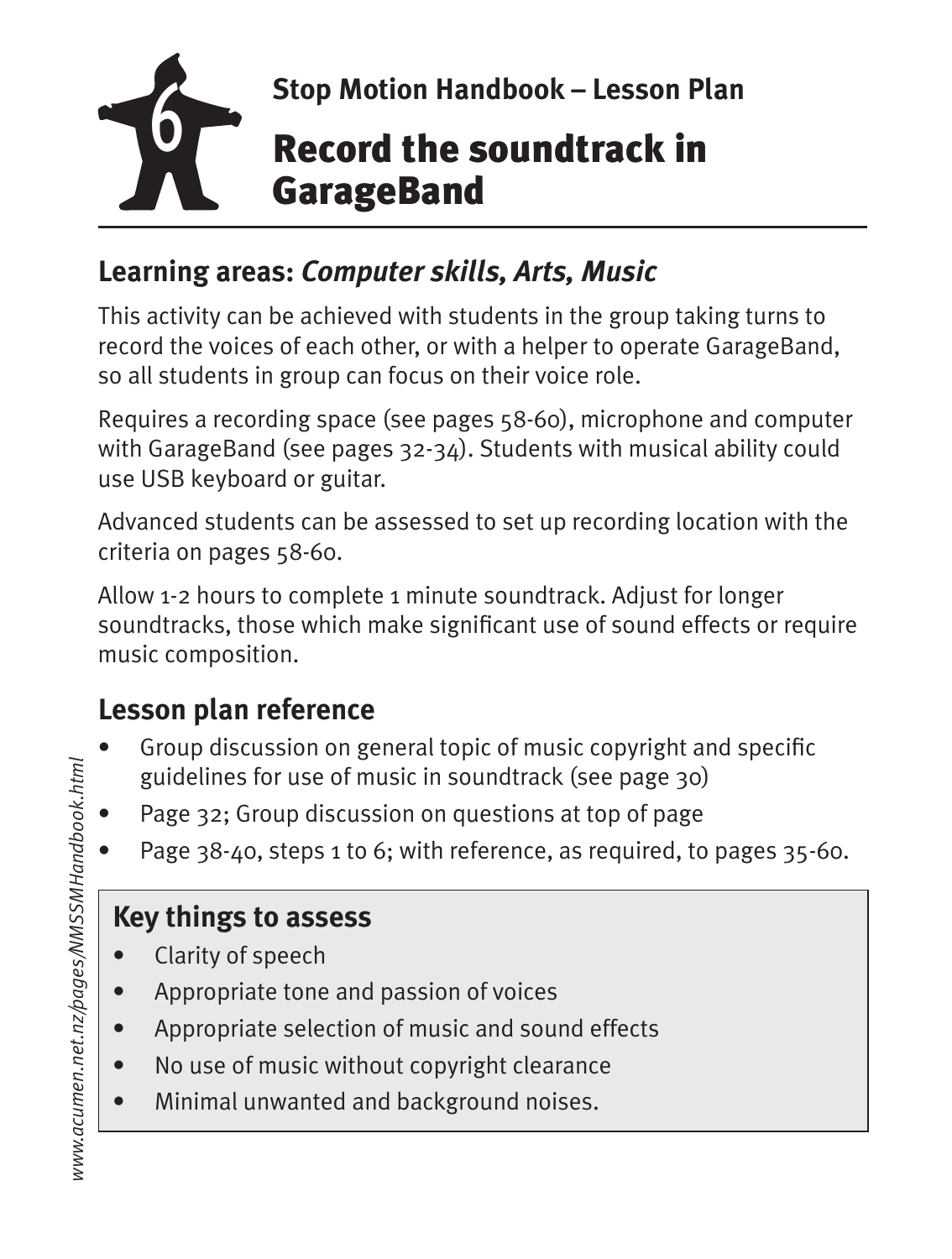

#### **Learning areas:** *Computer skills, Arts*

Recording stop motion pictures is best done with longer sessions because of the set up time required. If you have an area that can be left set up, students can make progress with a series of shorter sessions.

Requires:

- soundtrack from Lesson 6, or other source
- a room with tables where lighting can be controlled
- stop motion stage set, characters, backgrounds, props, camera, tripod and computer with iStopMotion. See pages 85-91 for set up of camera and lighting.

Hands-on experience of simple animation effects is a valuable learning exercise before completing the first movie.

Allow 1-2 hours per 30 seconds of movie, plus set up time.

#### **Lesson plan reference**

- Page 95; Pre-recording checklist
- Page 98-105, steps 1 to 9; Making a stop motion movie.

See also pages 77-84 (picture composition), 96-97 (using iStopMotion), 116-121 (creating actions), 128-130 (avoiding common mistakes).

- Image composition. Good use of manual focus
- Good camera movements to dramatise the story and follow the character who is talking. Steady camera at all other times
- Appropriate character movements
- Consistent lighting
- Minimal common mistakes (see pages 128-130)
- Logical file naming system (see page 15).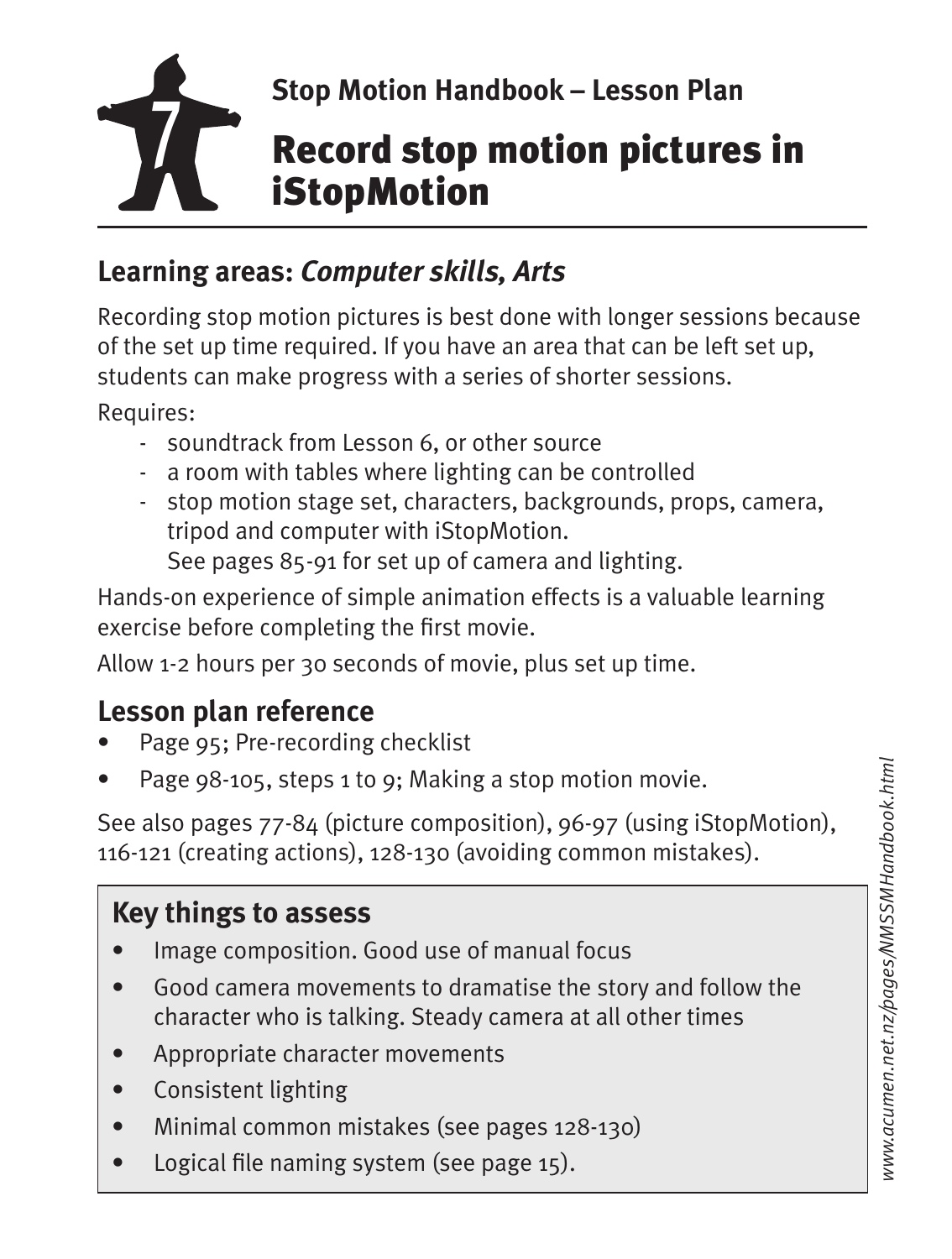

#### **Learning areas:** *Computer skills, Arts*

Making a character walk is a fundamental skill for using Lego in stop motion. It can be adapted for other character mediums.

This skill can be incorporated into an actual movie, or as a list of prescribed activities: walking, running, dancing, moon walking, dodging bullets '*Matrix*' style, turning around and slow walk, or whole body expressions, such as showing surprise.

Requires stop motion stage set, characters, camera, tripod and computer with iStopMotion.

Allow 60 minutes.

### **Lesson plan reference**

• Pages 110-111;

See also pages 108-109 to use a video recording as a reference for movements.

- Realism of movement
- Hand and head movements
- Integration with props, eg picking something up.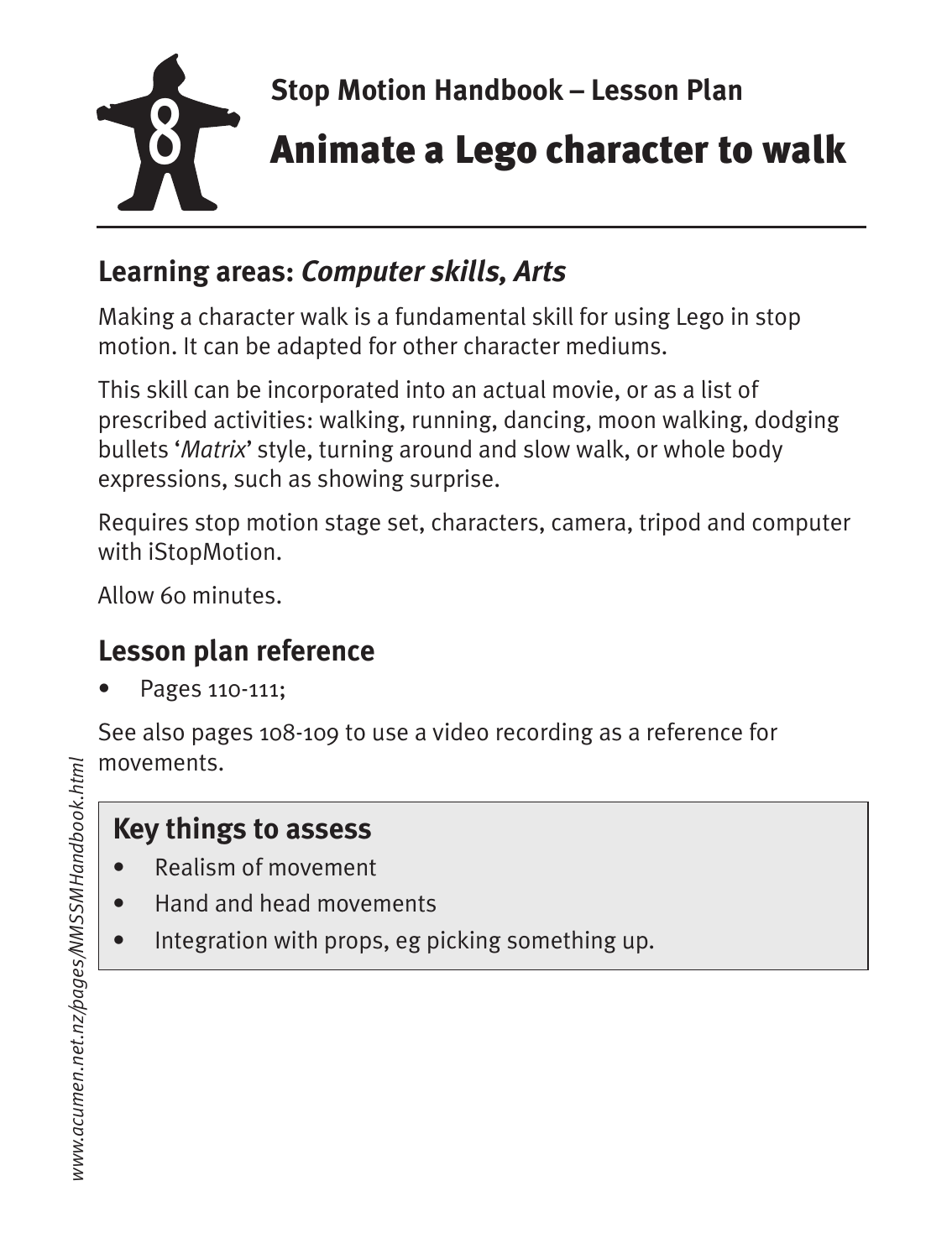

#### **Learning areas:** *Computer skills, Arts, English*

Can be used to dramatise a poem or text extract, instead of a story.

Requires stop motion stage set, characters, camera, tripod and computer with iStopMotion.

Requires a soundtrack with narrative or spoken lines, from Lesson 6, or another source.

This skill can be achieved as a specific activity (allow 60 minutes) or incorporated into a larger movie.

#### **Lesson plan reference**

- Pages 112 to 115; Communication is a fundamental skill for making movies, and more important for stop motion because all visual clues to the dialogue must be produced by the character's ability to talk. The range of possible and appropriate mouth movements will depend on the medium used for the character
- For scenes with a number of characters talking refer to Rule 1 on page 103 and Rule 2 on page 104.

See also pages 77-84 for information on picture composition.

Pages 108-109 to use a video recording as a reference.

- Convincing lip sync
- Good camera movements to follow story and the character who is talking.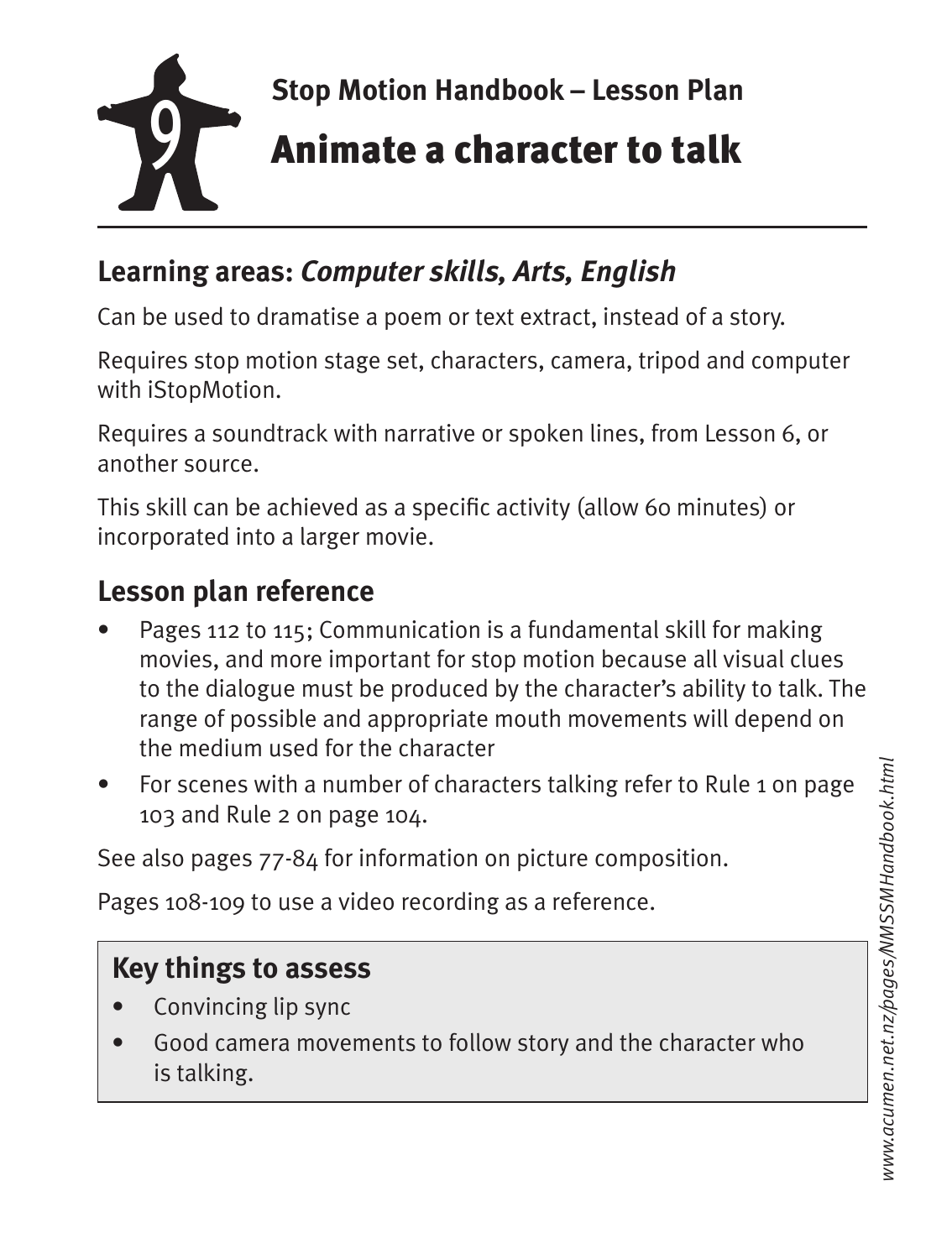

#### **Learning area:** *Computer skills, Arts*

Knowing when to move the camera and when not to, are key skills for creating stop motion movies (see Rule 1 on page 103, and Rule 2 on page 104).

This activity is to choose an active sequence (such as sport, battle, dance, race to build a tower, Plasticine art formations) and to move the camera as much as possible, to engage the audience in the flow of the action, while maintaining good composition and story flow.

Requires stop motion stage set, characters, camera, tripod and computer with iStopMotion.

This skill can be achieved as a specific activity (allow 60 minutes) or incorporated into a larger movie.

### **Lesson plan reference**

• Page 119-121;

See also pages 79-82 for information on picture composition.

See 'Rule 2' on page 104.

- Image composition
- Good camera movements to follow the action in the story
- Steady camera and stage at all other times
- Appropriate character movements
- Consistent lighting
- Minimal common mistakes (see pages 128-130).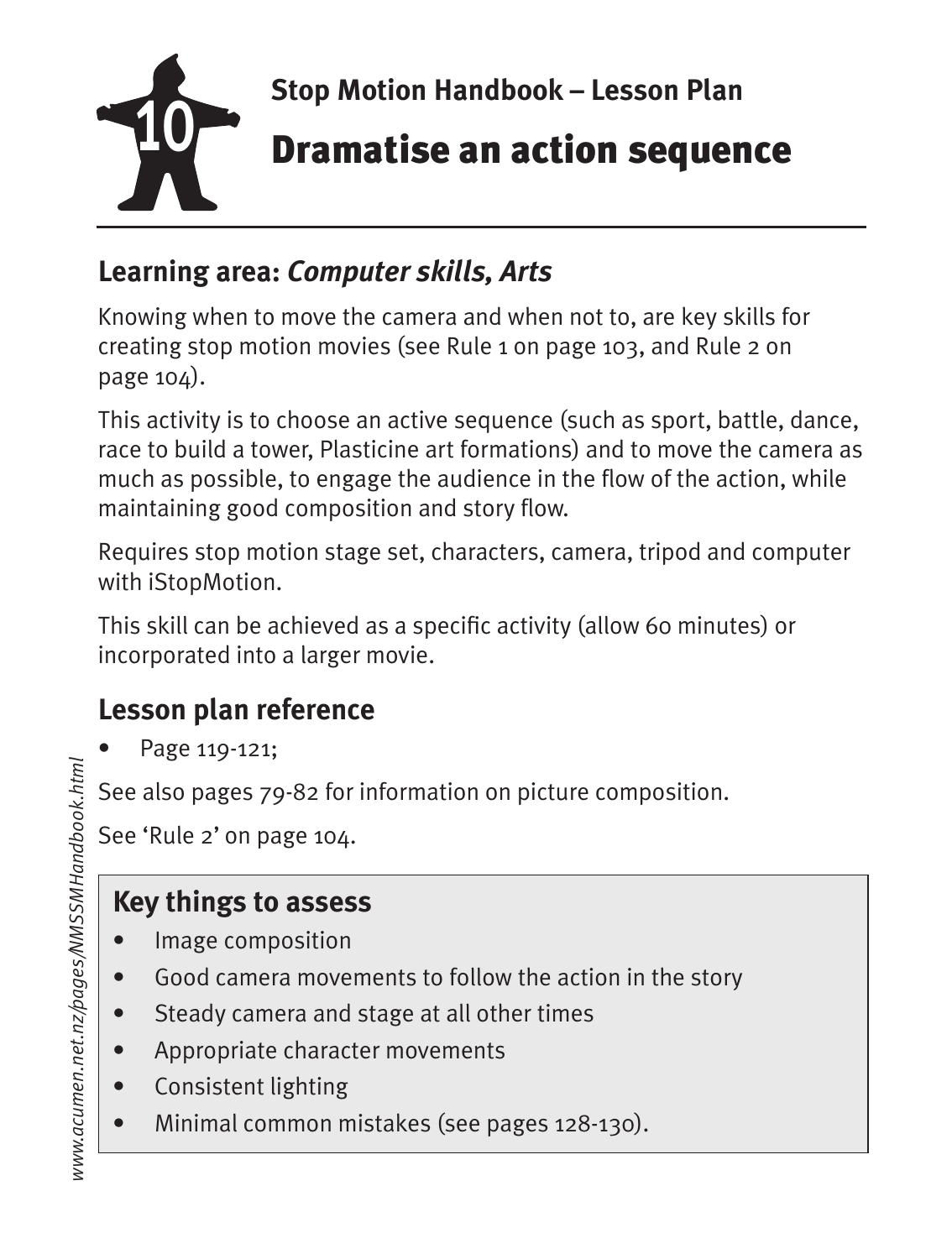

## Stop Motion Handbook – Lesson Plan<br> **Develop an interactive whiteboard** illustration

#### **Learning areas:** *Computer skills, Arts*

Whiteboard stop motion is a quick start process as it does not require the preparation of characters and backgrounds.

An internet search for 'whiteboard stop motion' will provide many inspirational examples of a whiteboard as a medium for stop motion art.

Requires whiteboard and markers, camera, tripod, computer with iStopMotion.

Allow 60 minutes, plus additional time to create a soundtrack (Lesson 6).

#### **Lesson plan reference**

- Page 123; A whiteboard can be used as:
	- a medium for telling a story with a soundtrack
	- an expression of moving art with a music backing added later.

- Logical evolution of character shapes
- Useful or clever inclusion of other elements, such as a hand appearing to create or stretch certain elements
- Picture composition and use of screen area
- Steadiness of board and camera.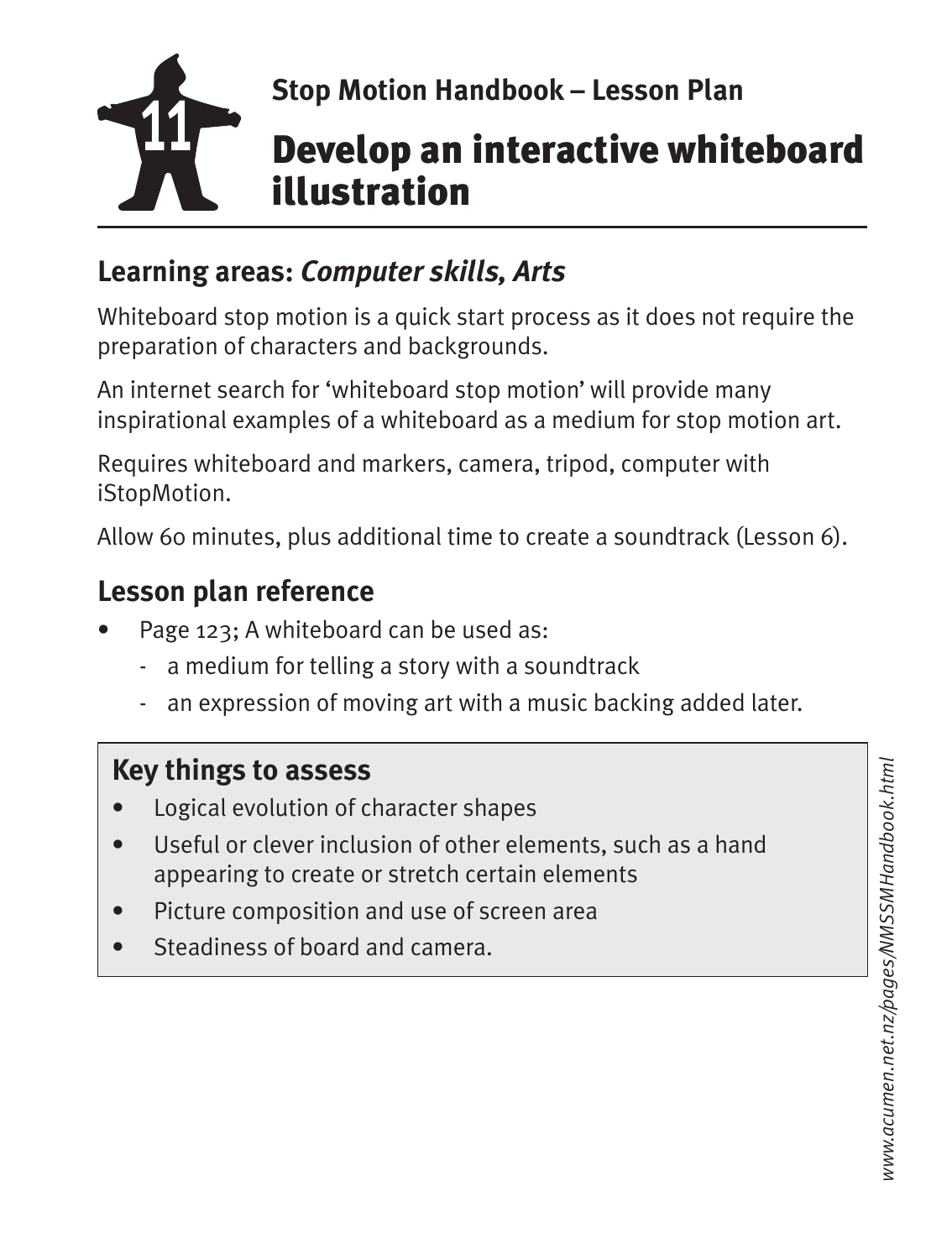

#### **Learning areas:** *Computer skills, Science, Arts*

Requires camera, tripod and computer with iStopMotion.

This is best done over a period of hours, but depending on the topic could be a much longer duration.

#### **Lesson plan reference**

- Page 14; Set up a camera in a vantage point to record a process for observation and analysis:
	- chemical reaction such as a melting ice block, water evaporation
	- nature study such as a flower opening, butterfly hatching
	- study of movement such as traffic queues at different times of day, people waiting for a bus, tracking shadows across playground.

See also example on page 126 which uses time lapse as a security system.

As a variation in visual style see Tilt Shift example on page 127.

- Interesting choice of subject matter
- Suitable camera angle and camera settings
- Appropriate picture rate (FPS) for purpose.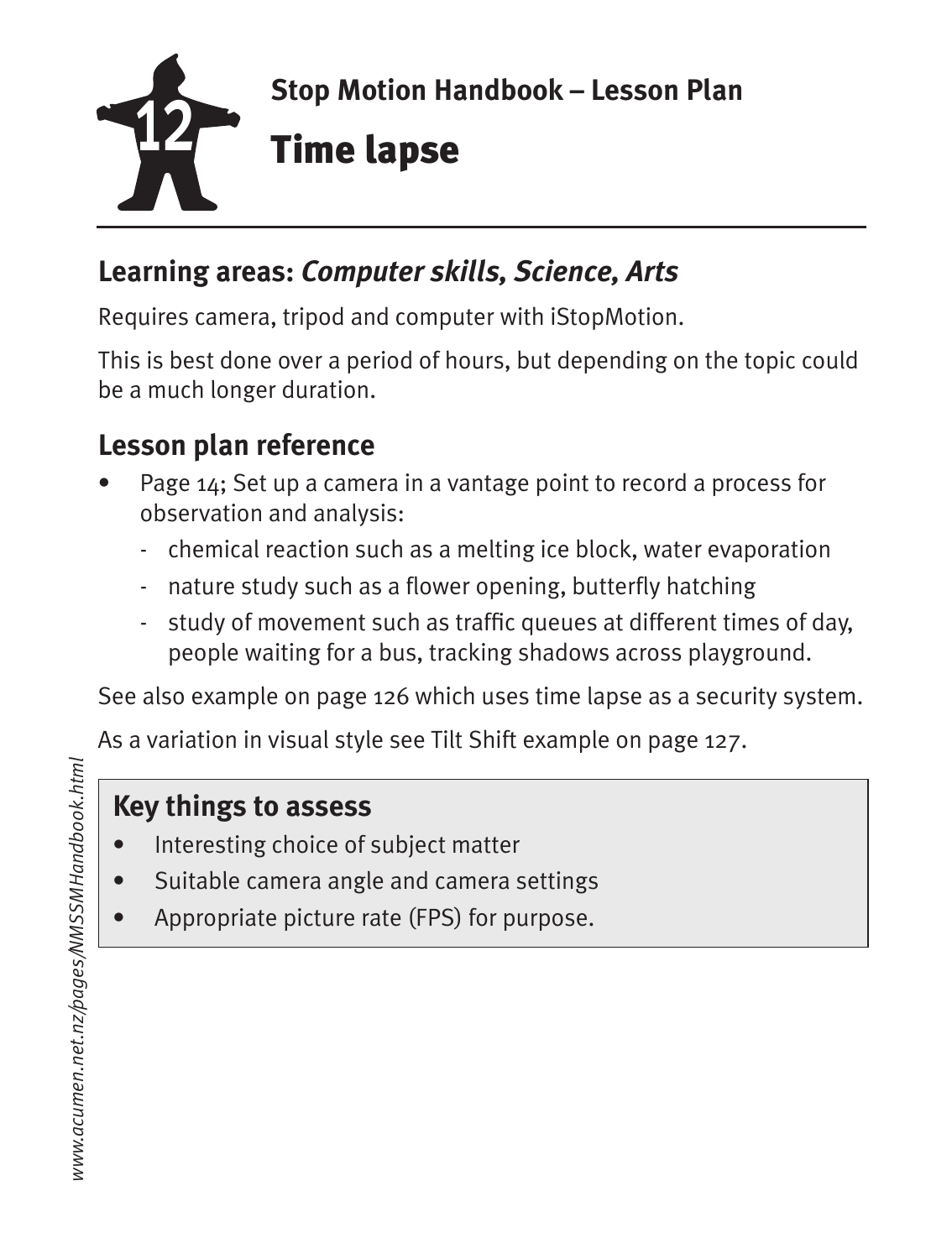

# **13 Stop Motion Handbook – Lesson Plan**<br> **Add a title and credits in iMovie**

#### **Learning areas:** *Computer skills, Arts, English*

Requires completed movie and computer with iMovie.

Allow 60 minutes.

#### **Lesson plan reference**

Page 148-154; Add a title sequence and credits to an existing movie.

- **Spelling**
- Appropriate style of title and credits to support the movie and not overpower it
- Final movie exported with same picture size as original iStopMotion movie.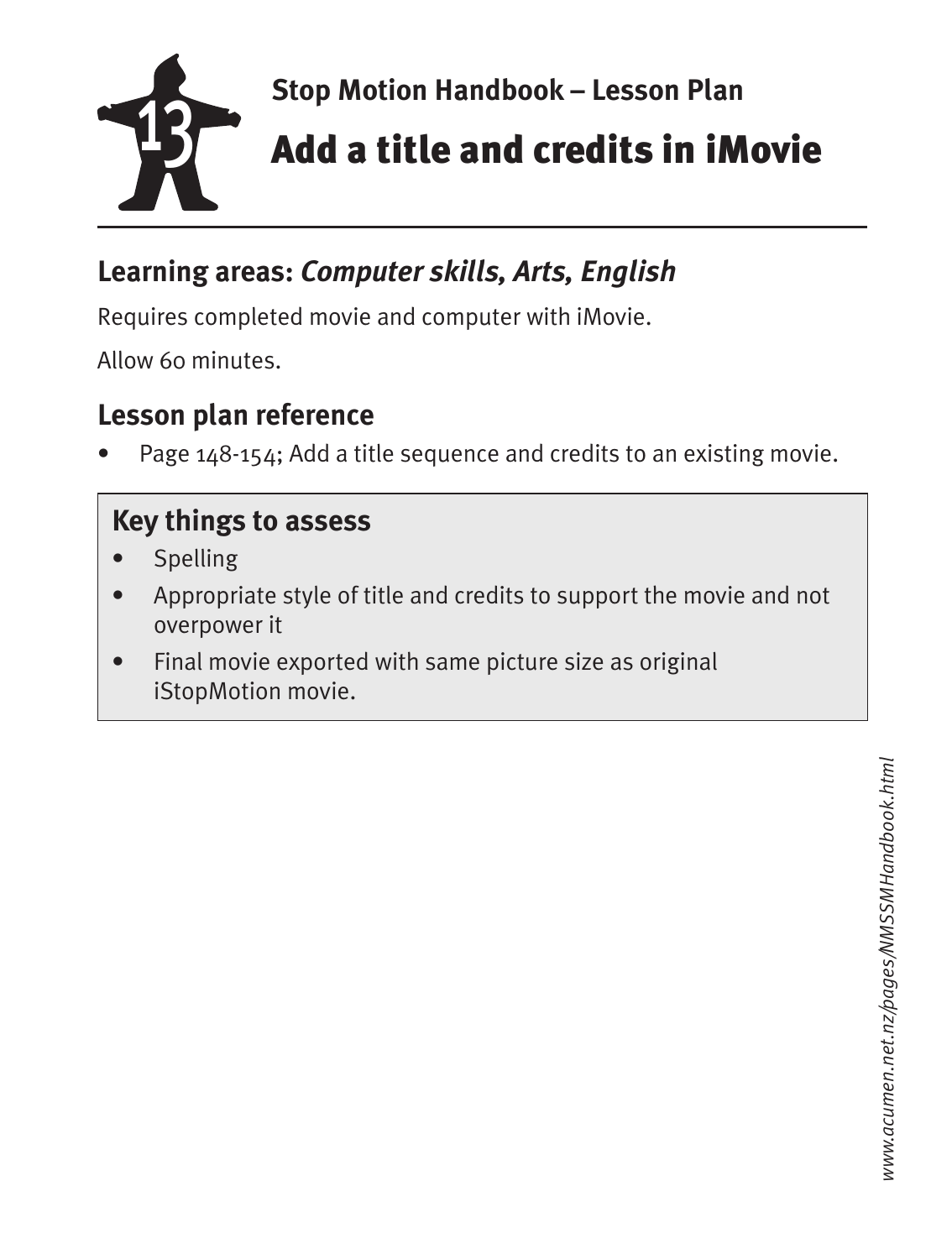Now available EPUB Perfect for the iPad, iPhone or iPod Touch and other digital readers.



For more information about the Stop Motion Handbook email *smbook@acumen.net.nz* 

To order more printed copies or to download the colour EPUB go to *www.acumen.net.nz/pages/NMSSMHandbook.html*